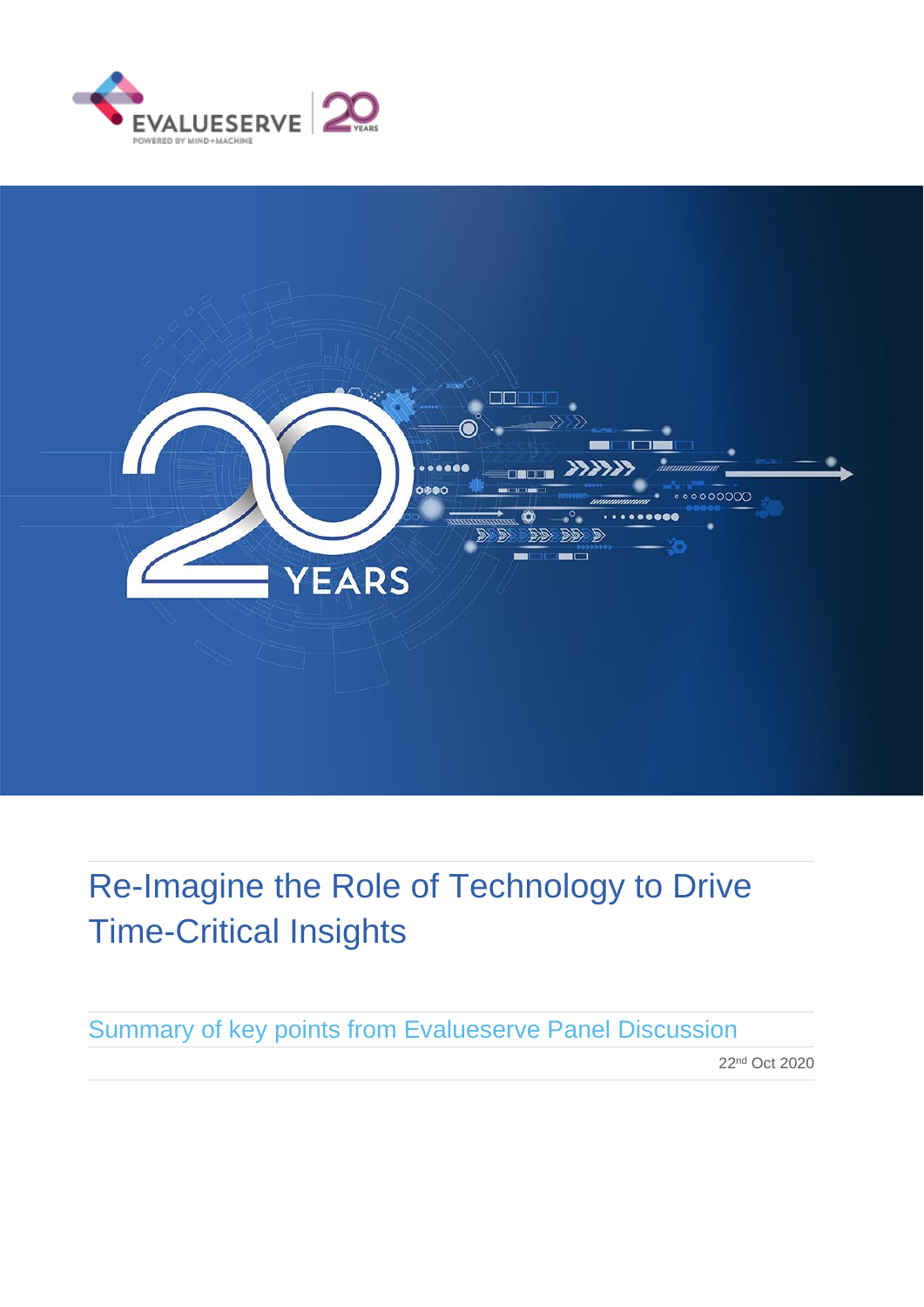Evalueserve hosted a panel discussion on the topic of "Reimagine the Role of Technology to Drive Time-Critical Insights", with industry leaders Sebastian Hartmann (Global Technology Strategy, KPMG), Arsh Maini (CEO, Candela Labs), and Marc Vollenweider (Co-Founder and Chief Strategist, Evalueserve). Below is a summary of the dis[cussion and key take](mailto:ps@evalueserve.com)aways. For further details, please contact us at ps@evalueserve.com.

### The Transforming Role of Technology

- In a transforming digital landscape, businesses are armed with plenty of smart tools and technology solutions that rationalize investments. Technology is emerging as a **clear revenue driver** in creating value, enhancing customer experience, and contributing to top-line initiatives.
- Technology is now perceived as a **competitive differentiator** based on its **capacity to add new capabilities** (such as digital sales, cloud-based CRM systems, Energy-as-a-Service, blockchain based audit, enterprise-wide data integration, AI-enabled end-end solutions for insurance claims process, legal compilation, and insights generation), and not just improve productivity.
- Firms are still **scratching the surface in combining "mind and machine"** successfully to deliver holistic solutions. Technology-driven nonlinear growth witnessed in other sectors has not taken off for most Professional Services (PS) firms, mainly due to over reliance on the **traditional "time and material"** business model.

## Theme 1: Usability of Technology & Key Success Factors of Tech-led Programs

- Any insights generation program must be **led by business, not technology**. The right technology should fit into a firm's vision, not vice-versa. Any solution or program built around technology must be **simple to deploy, adopt, use, and scale** driving user adoption.
- A **holistic UX-UI strategy** is important for a tech-enabled knowledge management program. Deep understanding of user journey, personas, and decision-cycles must precede any solution design and prototype. Successful integration of knowledge solutions into a **client's decisionmaking** process is critical for **enabling timely call to action**.
- For a tech-led journey, PS firms need to fundamentally re-think the **"partnership-based"** model. A **"product-centric"** approach demands that PS firms change how they are managed, along with the way their products are developed and marketed.

### Theme 2: Technology Levers that Drive Impact & RoI

- The full value of new technology inclusive business models can be realized through **scalable and subscription-based models** seen in corporates such as Adobe and Microsoft.
- An effective program integrates all levers (workflow engines, analytics engines, RPA/productivity engines UX/UI) to create an **end-to-end intelligent workflow or solution**, without any process breaks. Over time, integrated workflows generate enough data that enables a more sophisticated AI-based engine, capable of **capturing productivity gains and RoI**.
- Traditional technology reporting metrics need to be supplemented by **alternate, hard-toquantify, and outcome-based metrics**, such as new client wins, sales efficiency, fixed cost/process replacement, risks reduction, talent productivity and retention, enhanced customer experience, and data integrity.